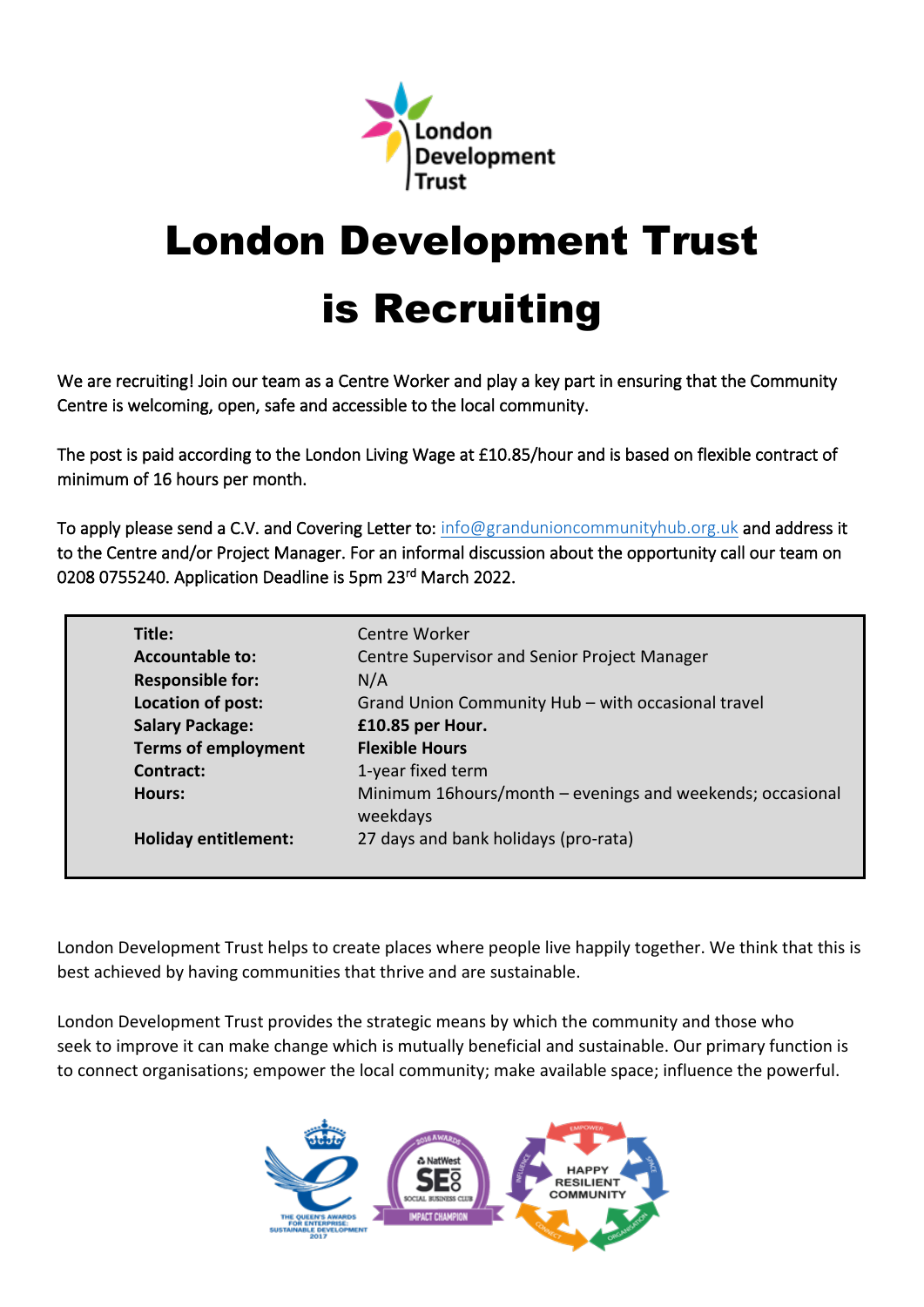Our approach ensures those in the community have the capacity to determine how their community can change for the better. For the voluntary, private and public sectors this means – costs savings; value for money; community support; increased social impact. London Development Trust has summarised how it will achieve its vision under these 5 categories.

**Connecting the Dots –** Too many organisations with similar objectives, whether from the public, private and voluntary sectors, work in isolation. We provide the practical means by which partners can easily work together for mutual benefit. As well as this London Development Trust provides the mechanism for delivery for organisations wishing to implement the Social Value and Localism Acts.

This is done by:

- Using our experience and track record to lead or participate in collaborative funding bids
- Leading local collective committees
- Using our established network to create new partnering opportunities for local organisations
- Using our extensive networks to ensure that projects reach their intended participants and beneficiaries.

**Empowering the Community** – Our primary function is not to 'do' community development, but to enable individuals and groups to take ownership of their future. We do this by: Directly providing expertise, training, resources and finance to local people and community groups. Ensuring this approach is embedded in the exit strategy of local initiatives.

**Creating the Space** – Safe, accessible space is a key element in the successful delivery of our objectives. Not only does LDT own and manage space, we also seek to influence others in providing spaces in a way which is open, transparent and with clear and measurable community benefit.

**Influencing the Powerful** – London Development Trust uses evidence-based research and practical examples from the myriad of projects delivered under our umbrella to influence those who make policy and plans which affect our community.

**Organisational Independence; Excellence and Sustainability** – LDT is a professionally staffed organization which drives the other 4 Keystones.

#### **Core Values**

To help us achieve our mission, we embrace the following core values within the organisations:

| <b>Entrepreneurship</b>        | Good governance           |
|--------------------------------|---------------------------|
| • Sustainability               | • Innovation              |
| • Collaboration                | • Accountability          |
| <b>- Holistic working</b>      | • Impact Measurement      |
| <b>Evidence Based projects</b> | <b>- Sharing learning</b> |

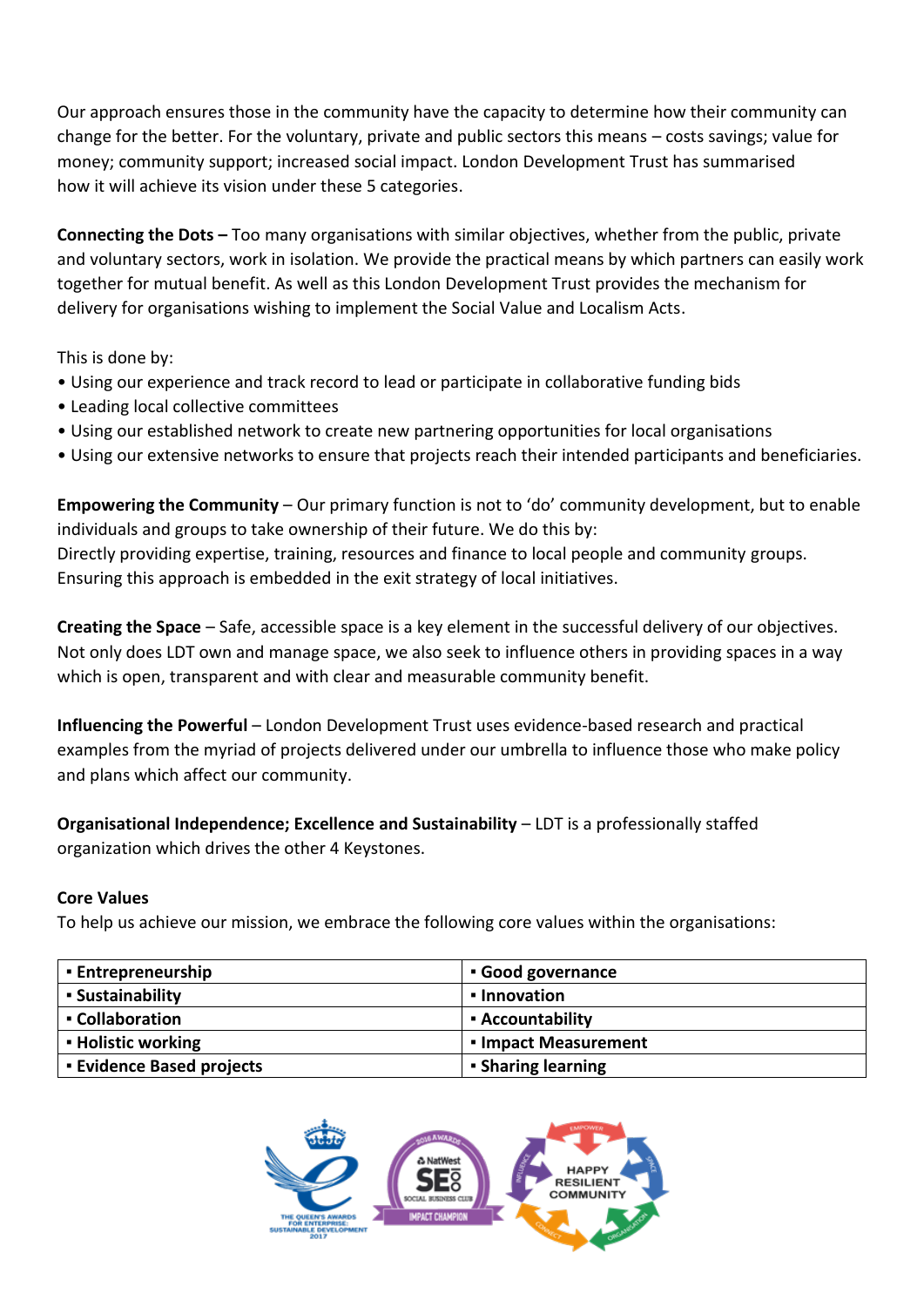# **Centre Worker Job Description**

#### **Purpose of the Post**

To manage the reception area at The Grand Union Community Hub and to assist Supervisors and Manager/Supervisors in the general running of the Centre. Centre workers will be providing a seamless service to the local community.

You will be expected to:

- Be the face of The Grand Union Community Hub, actively engage and promote all community projects and events taking place at the Centre and the local area.
- Be the frontline initial contact for visitors or enquiries to the Centre whether in person, email or on the telephone.
- Give site visits to potential hirers and follow the bookings procedure as per LDT policy and ensure bookings run smoothly, professionally and to the needs of the clients.
- Issue invoices to clients and maintain record keeping of financials and communications.
- Provide day to day support to the Centre Manager/Supervisor in the organisations of the Centre facilities, including contributing to the maintenance of a healthy, safe and secure environment.
- Liaise with the cleaning staff/company and give instruction as necessary to maintain the highest standards of hygiene and cleanliness.

#### **Key Responsibilities**

- Working alongside and liaising with the Centre Manager/Supervisor/Project Manager on a close basis to ensure a professional and productive running of the centre.
- Regular meetings with the finance officer to keep updated on client lists/refunds/invoices.
- **■** The provision of high quality and responsive reception and facility management services that meet the needs of our local community.
- The development and maintenance of reception and facility management procedures that ensure that services are provided efficiently and effectively and to ensure that there are seamless handover procedures developed between the Centre Worker and Centre Manager/Supervisor.
- The provision of a welcoming and positive introduction to LDT and The Grand Union Community Hub for all callers, whether on the telephone, by email or in person and maintaining an accurate record of caller details as required.
- Ensuring that the facilities are prepared for users, including provision of additional equipment and that, where necessary, refreshments are ordered in preparation for activities and events.
- Ensuring that any minor repairs are logged, reported to the Centre Manager/Supervisor and completed in a timely fashion. Any major repairs should be discussed with the Centre Manager/Supervisor and reported to the relevant organisation/agency to ensure that they are dealt with. Completion of these works should be monitored and chased as required.

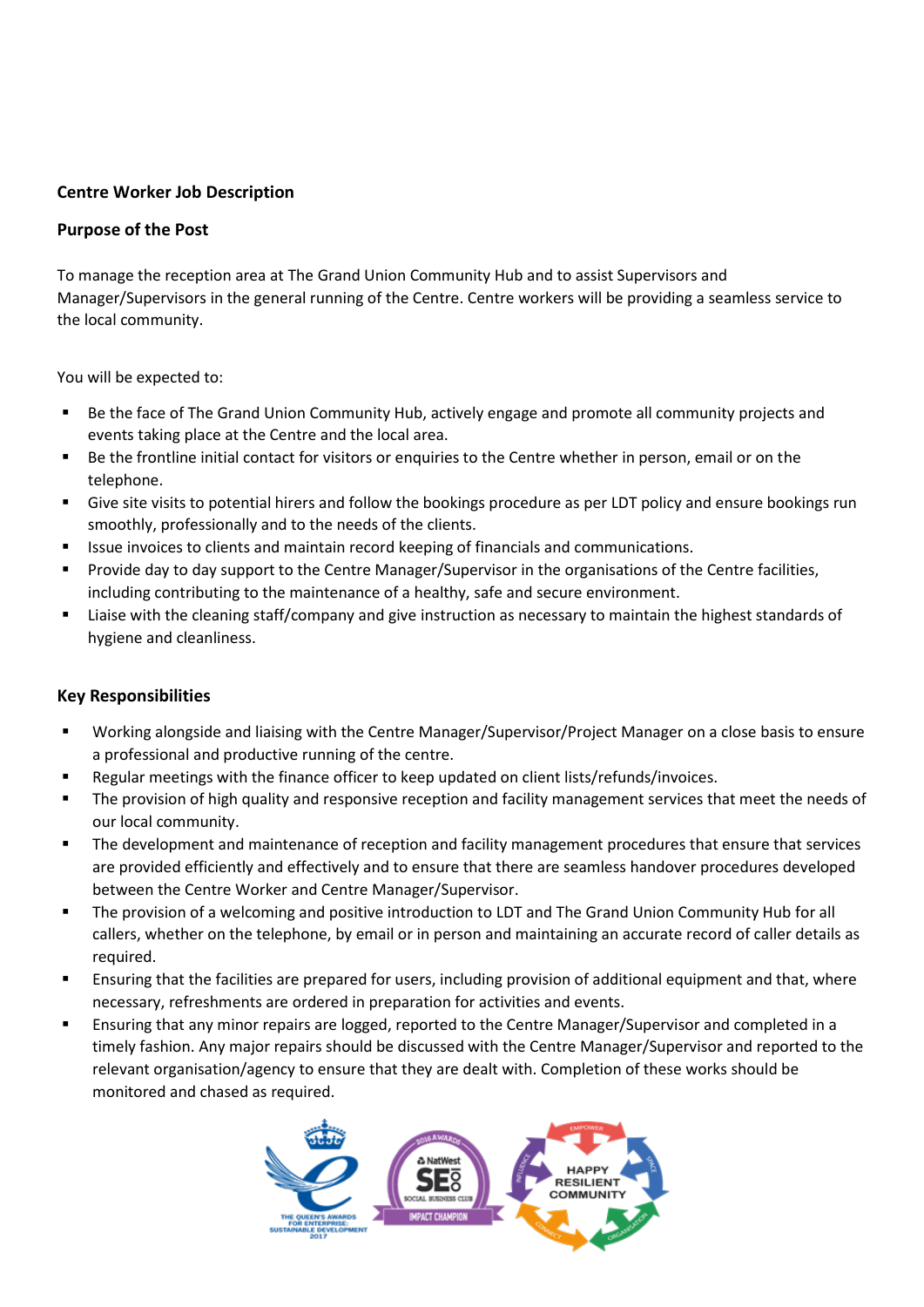- To carry out fire alarm tests and drills in line with LDT and GUCH Health and Safety requirements.
- **■** The provision of information in a format to be agreed to the Centre Manager/Supervisor to ensure that a database is maintained to capture information on Centre's users and income generation.
- Collection of hiring fees for LDT's facilities as and when required. Any such payments will be dealt with in accordance with LDT's financial regulations.
- To ensure that LDT's Health and Safety policy is adhered to and enacted, specifically, to ensure that there is an accurate record of all visitors to the Centre, fire alarms are regularly tested, and fire drills undertaken periodically, and proper records are maintained.
- Carry out regular administrative tasks: photocopying, spreadsheet, reporting etc.
- **■** Participate in regular meetings and supervision as and when required and to take up any training offered.
- Help to implement and to abide by LDT's policies and, in particular, to apply Equal Opportunities principles to all work undertaken.

## **Specific Duties**

#### **Housekeeping**

- Day to day cleaning Kitchen/Toilet, outside area, windows and doors glasses.
- Room setting help in moving tables and chairs, opening up rooms to combine rooms 1 and room 2.
- Making sure items are returned in the right cupboards and storage spaces.

## **Kitchen**

- Making sure dirty dishes are washed and/or placed in the dishwasher, emptied when completed and placed the right cupboard.
- Microwave, kettles, hot water caddies, fridge and freezer are all kept clean and tidy.
- Unlabelled and out of date food are disposed of from the fridge.

#### **Room setting**

- Main Hall storage is all arranged and kept clean and tidy.
- Setting up teas, coffee, and biscuits for meetings.
- Setting up flipchart board if needed.
- Sorting out mails and post office deliveries.
- Placing orders like cleaning detergents etc.
- **Ensuring staff refreshment are in stock.**

#### **Supplementary Duties**

- Work in conjunction with the LDT to develop and implement agreed strategies to market and promote the Centre to potential users.
- Assist to update and maintain Community Centre website
- Carry out market research and customer satisfaction surveys as appropriate.
- Prepare, in consultation with LDT, communication materials, including newsletters about the Centre activities
- Develop and promote activities and events to maximise utilisation of the Centre's accommodation and facilities.